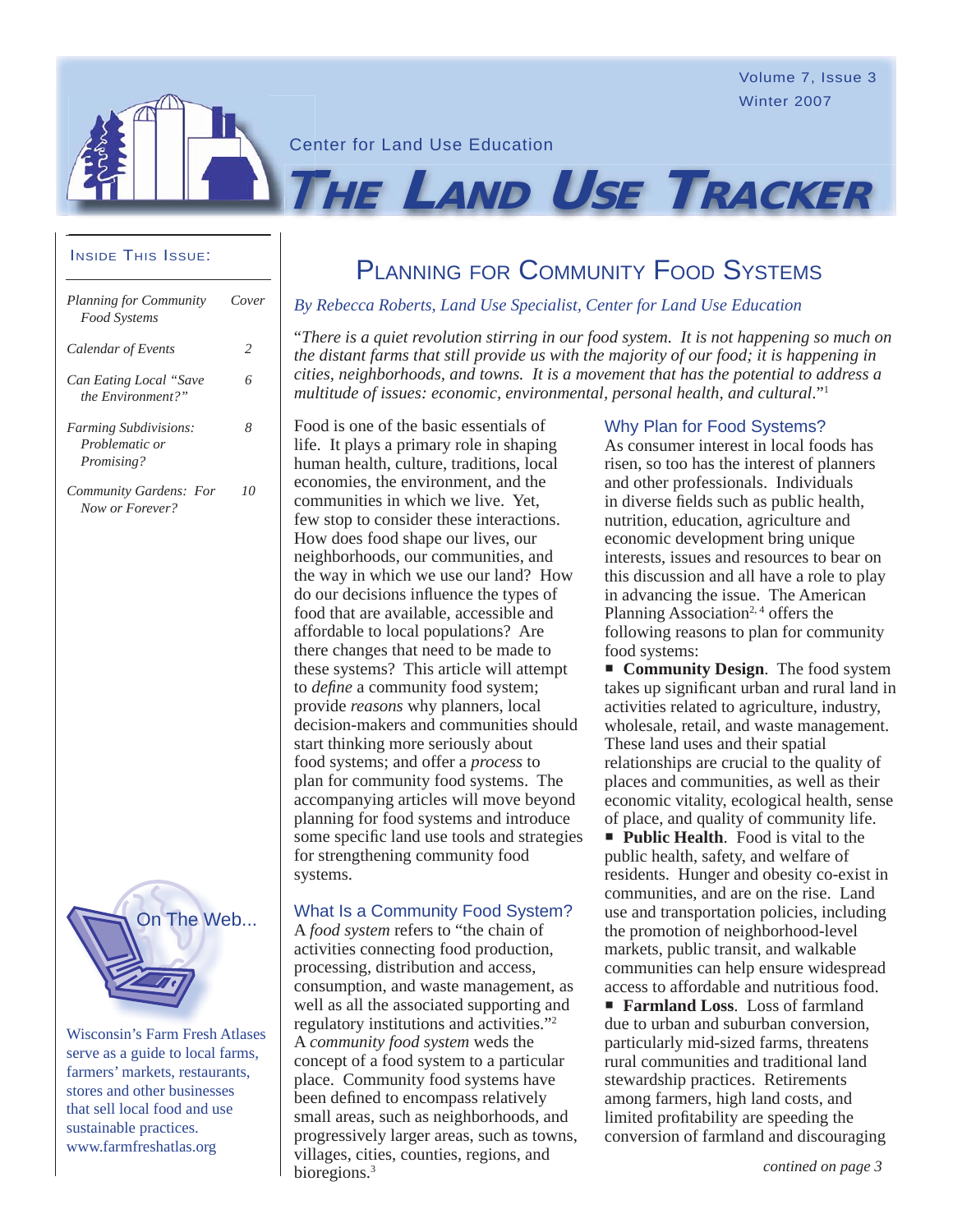# CLUE Staff

**Anna Haines** Center Director/Associate Professor/ Land Use Specialist Anna.Haines@uwsp.edu

**Lynn Markham** Shoreland and Land Use Specialist Lynn.Markham@uwsp.edu

**Douglas Miskowiak** Outreach Specialist Doug.Miskowiak@uwsp.edu

**Eric Olson** Instructor/Land Use Specialist Eric.Olson@uwsp.edu

**Rebecca Roberts** Land Use Specialist Rebecca.Roberts@uwsp.edu

**Linda Stoll** Outreach Specialist Linda.Stoll@uwsp.edu

**Robert Newby** Office Manager Robert.Newby@uwsp.edu

# **Affiliated Faculty**

**Alicia Acken Cosgrove** Land Use Specialist UW-River Falls Alicia.Acken@uwrf.edu

**Brian W. Ohm** Professor/Land Use Specialist UW-Madison, URPL bwohm@facstaff.wisc.edu

**Kevin Struck** Growth Management Educator Sheboygan/Washington County Kevin.Struck@ces.uwex.edu

**Susan Thering** Assistant Professor/Ext Specialist, UW-Madison, Landscape Architecture sathering@facstaff.wisc.edu

# **CALENDAR OF EVENTS**

# MIDWEST VALUE ADDED AGRICULTURE CONFERENCE & WISCONSIN LOCAL FOOD SUMMIT

January 24-25, 2008 – The Plaza Hotel, Eau Claire, WI www.rivercountryrcd.org/valad.htm

# INITIATING COMMUNITY-BASED REAL ESTATE DEVELOPMENT IN YOUR **DOWNTOWN**

January 30, 2008 – WisLine Teleconference, 10:30-11:50 a.m. To register call: (608) 262-0810 or visit: www.uwex.edu/lgc

# FOOD AND ENERGY FROM THE GROUND UP: EFFICIENCY'S ROLE IN SUSTAINABLE AGRICULTURE

February 20-22, 2008 – Embassy Suites Hotel, Des Moines, Iowa www.aceee.org/conf/08ag

# WISCONSIN ASSOCIATION OF LAND CONSERVATION EMPLOYEES ANNUAL **CONFERENCE**

February 27-29, 2008 – The Waters of Minocqua, Minocqua, WI www.walce.org/pages/Conference.htm

# WISCONSIN LAND INFORMATION ASSOCIATION ANNUAL CONFERENCE

February 27-29, 2008 – Grand Geneva Resort & Spa Hotel, Lake Geneva, WI www.wlia.org/

# URBAN AGRICULTURE CONFERENCE: POLLINATING OUR FUTURE

February 28-March 1, 2008 - Hilton Hotel, City Center, Milwaukee, WI www.growurban.org/schedule.shtml

# WAPA SPRING WORKSHOP

March 27, 2008 – Alliant Energy Center, Madison, WI www.wisconsinplanners.org/

# APA NATIONAL PLANNING CONFERENCE

April 27-May 1, 2008 – Las Vegas, NV www.planning.org/2008conference/index.htm

# **LUE WORKSHOPS**

# ZONING BOARD OF ADJUSTMENT AND APPEALS WORKSHOP

January 30, 2007 – Manitowoc, WI www.uwsp.edu/cnr/landcenter/workshopszb.html

> For additional dates and information, visit the online calendar of events www.uwsp.edu/cnr/landcenter/events.html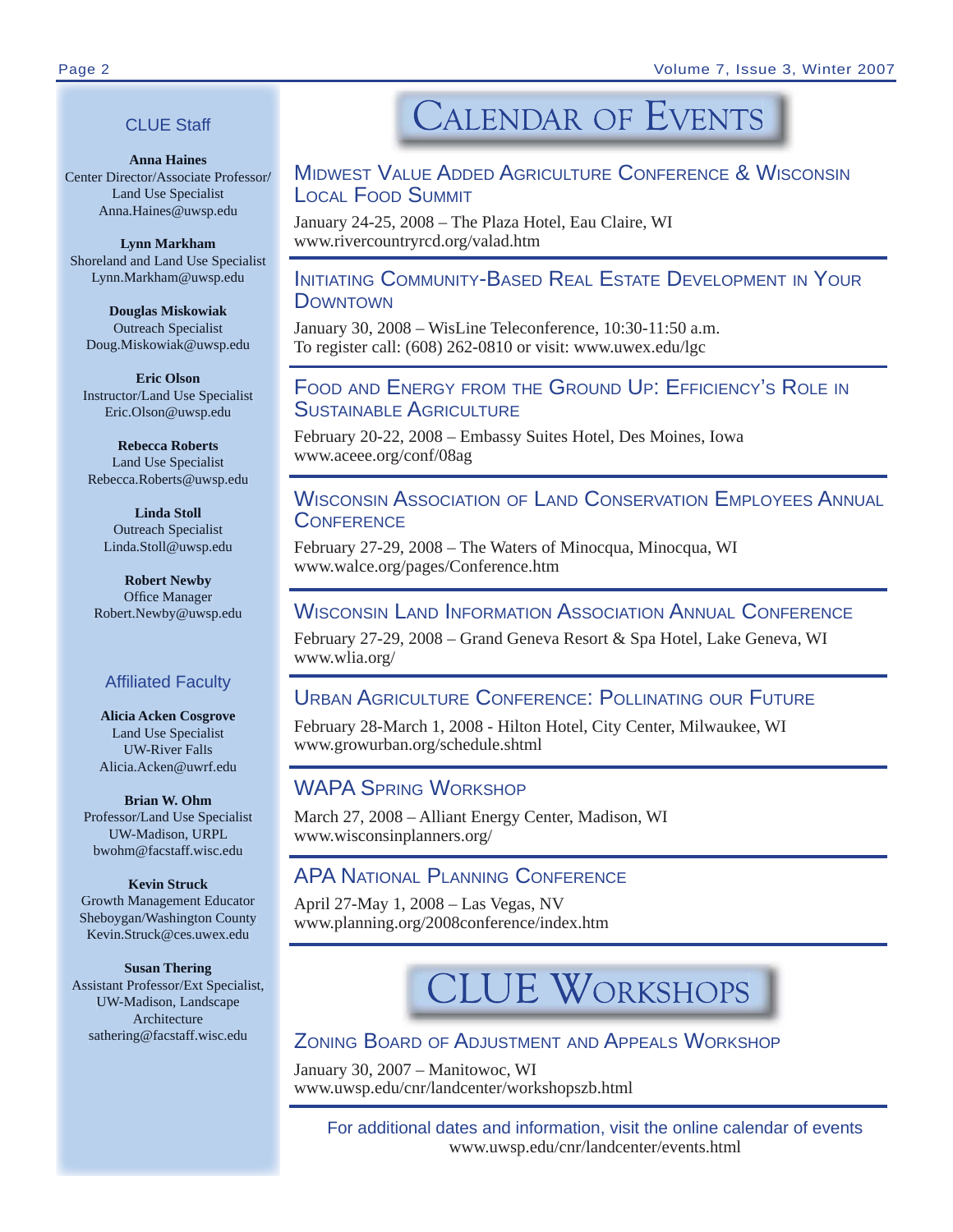#### Center for Land Use Education Page 3

#### *continued from page 1*

younger generations from entering the industry.

■ **Local Economy.** Globalization of food industries means that food comes increasingly from more distant sources. Large food companies are able to outcompete local producers and processors with negative implications for the local tax base and employment. As people lose their connection with local food and agriculture, it becomes more difficult to preserve the land and infrastructure upon which local agriculture, and oftentimes the local economy, rests.

 **Environmental Quality**. Some practices associated with conventional farming can negatively impact air, water, wildlife habitat and other aspects of environmental quality. Industrial livestock facilities, for example, may release odors, dust, pathogens, and toxic chemicals contributing to air pollution and public health concerns. Agricultural runoff in the form of fertilizers, pesticides, pharmaceuticals, animal wastes and sediments can degrade lakes, rivers and groundwater quality. Loss of native vegetation to farmland reduces wildlife habitat and other valuable ecosystem services such as flood control and groundwater recharge.

■ **Energy and Waste**. The food we eat consumes a considerable amount of energy to produce, process and transport. It can take as much as 10 fossil fuel calories to produce a single food calorie. In the United States, food travels an average of 1,400 miles before it reaches our dinner table. Food wastes and packaging comprise approximately 20-30 percent of all solid waste, much of which is transported over long distances to landfills. Local and regional food distribution systems, combined with composting programs and efforts to reduce food packaging, can help combat inefficient use of land and energy resources.

#### How Do We Plan For Food Systems?

Local efforts to strengthen community food systems often share two common elements: a *structure* for involving local citizens, professionals and decisionmakers, and a *process* for examining and moving forward with food system issues. **Structure.** Communities have utilized a variety of structures and organizations – both formal and informal – to channel local involvement and expertise to food planning efforts. Groups of interested citizens, farmers, business owners and others have been actively meeting in many communities to discuss food system issues, sharing concerns ranging from health and the environment to personal livelihoods. These groups often represent the pulse of a community and are responsible for bringing food system issues to the forefront of thought and discussion. Over time, some have gathered significant political momentum and have transformed into non-profit organizations or local government advisory bodies.

Most communities also contain nonprofit and special interest groups that are addressing food-related issues through hunger prevention coalitions, healthy eating campaigns or community gardening associations, to name a few. Though narrowly focused in scope, these groups can help raise awareness regarding food system issues and channel important expertise and resources to the table. At the local government level, formal food policy councils, plan commissions and advisory committees are increasingly involved in advisory and policymaking capacities to guide food system development efforts.

**Planning Process.** A range of processes have been used to generate interest surrounding food system issues and elicit the vision, values and knowledge of local people. While some efforts could be characterized as informal, grass-roots, or narrowly-focused, others have sought the input of diverse groups, tackled a range of complex issues, and have been formally sponsored by local organizations or municipalities.

Wisconsin's comprehensive planning program provides an important opportunity for communities to think about local food systems. Figure 1 identifies potential food system planning issues within the context of the nine "elements" or topics which must be considered within a comprehensive plan. Figures 2 and 3, respectively, provide examples of goals, objectives, actions and policies contained in the City of Madison

*Milwaukee Community Garden*



www.growingpower.org

# *Viroqua Farmers' Market*



Photo: www.viroqua-wisconsin.com

*Compost Demonstration Site*



Photo: www.growingpower.org

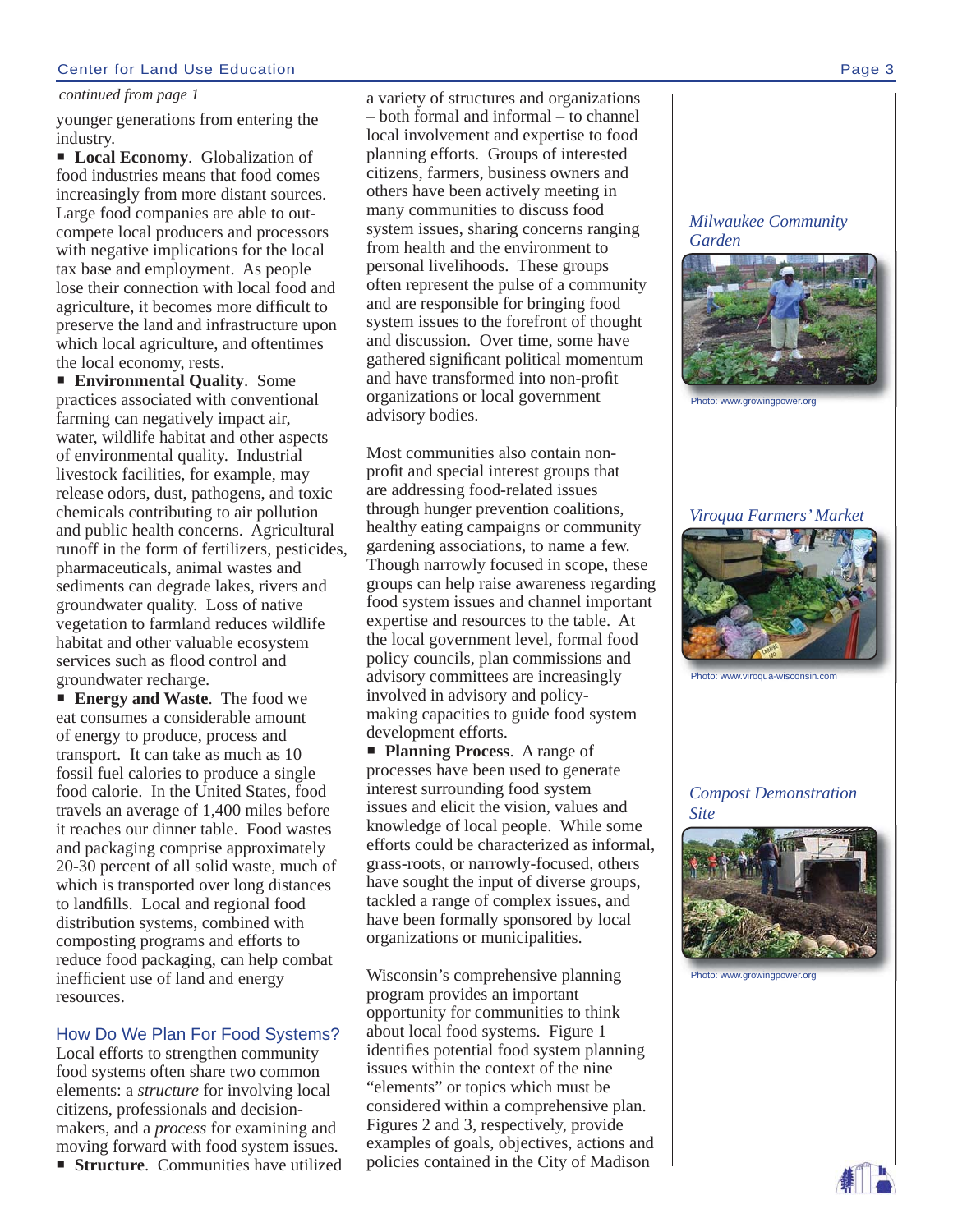#### **Plan Element** Related Food Systems Actions Issues and **Opportunities** Conduct a community food assessment • Identify populations or geographic regions that have difficulty accessing fresh, local foods Economic Development • Promote "buy local" food programs that retain money in the local economy • Provide loans/tax incentives to businesses incorporating local foods or sustainable practices • Create marketing materials highlighting local food retailers, restaurants and businesses • Develop a commercial kitchen incubator for small or start-up food businesses Agriculture **Assess the impact of development trends on prime farmland and food production** • Support the development of agricultural support infrastructure including roads, cooperatives, processing/storage/distribution facilities, and shared equipment • Develop a rural living guide explaining the realities of living in an active agricultural area Link retiring farmers with those looking to enter or expand local farming operations • Support networking opportunities to link local farmers, processors and consumers through direct sales, farmers markets, farm stands, CSAs, cooperatives, speed-dating, and other methods • Capture food and farm wastes for reuse as animal feed, compost or bio-energy Promote farming practices such as managed intensive grazing, conservation tillage, crop rotation, soil and nutrient management, integrated pest management, and organic production Natural Resources • Raise awareness of the energy and environmental impacts of inorganic fertilizers and pesticides, concentrated animal wastes, food miles traveled, and excessive packaging • Support farming and food production practices that enhance or support air/water/soil quality, wildlife habitat, natural resources, biodiversity and open space • Encourage community gardens, public green spaces and edible landscaping Cultural **Resources** • Celebrate diverse cultural, agricultural and dietary traditions through festivals, displays, demonstrations, tours, and other techniques • Work with tribal governments to strengthen understanding of Native American land management and food systems including farming, hunting, fishing and gathering Housing, Health and Human **Services** Incorporate access to edible gardening space in public housing, schools  $\&$  government buildings • Work with low-income, rural, inner-city, elderly, youth, disabled, ethnic and other underserved groups to provide access to local, nutritious, affordable and culturally appropriate foods • Assist farmers, restaurants, institutions and food pantries to distribute excess food • Provide education related to food production, selection, nutrition, preparation and preservation • Enhance food security by localizing markets and building emergency food reserves Utilities and **Community** Facilities • Request local, sustainable and/or organic foods in school, jail, hospital, health care and government vending and food service contracts • Divert food wastes from landfills through residential/commercial composting or curbside pickup Transportation  $\cdot$  Assess the location of housing, schools, work sites and food sources relative to transit options • Provide safe walking/biking routes or public transportation to groceries, farmer's markets, foodstands, community gardens, and food pantries Reduce fossil fuel use by localizing markets and using alternative rail/water shipping options Land Use  $\cdot$  Inventory underutilized land or buildings that could be safely re-purposed for food production • Promote mixed use development that includes neighborhood-level grocery stores, farm stands, community gardens, food pantries and other means of accessing food Implementation • Adopt incentives for low fertilizer input crops and organic production • Revise zoning, building, landscaping and other codes to allow urban agricultural practices such as community gardens, neighborhood markets, edible landscaping, and animal/bee keeping Strengthen farmland preservation efforts through zoning, purchase of development rights, transfer of development rights, agricultural conservation easements, and other related programs Intergovernmental Cooperation • Develop a regional food policy council to address food production, processing, distribution, access, consumption and waste management issues

# Figure 1: Opportunities to Plan for Food Systems by Plan Element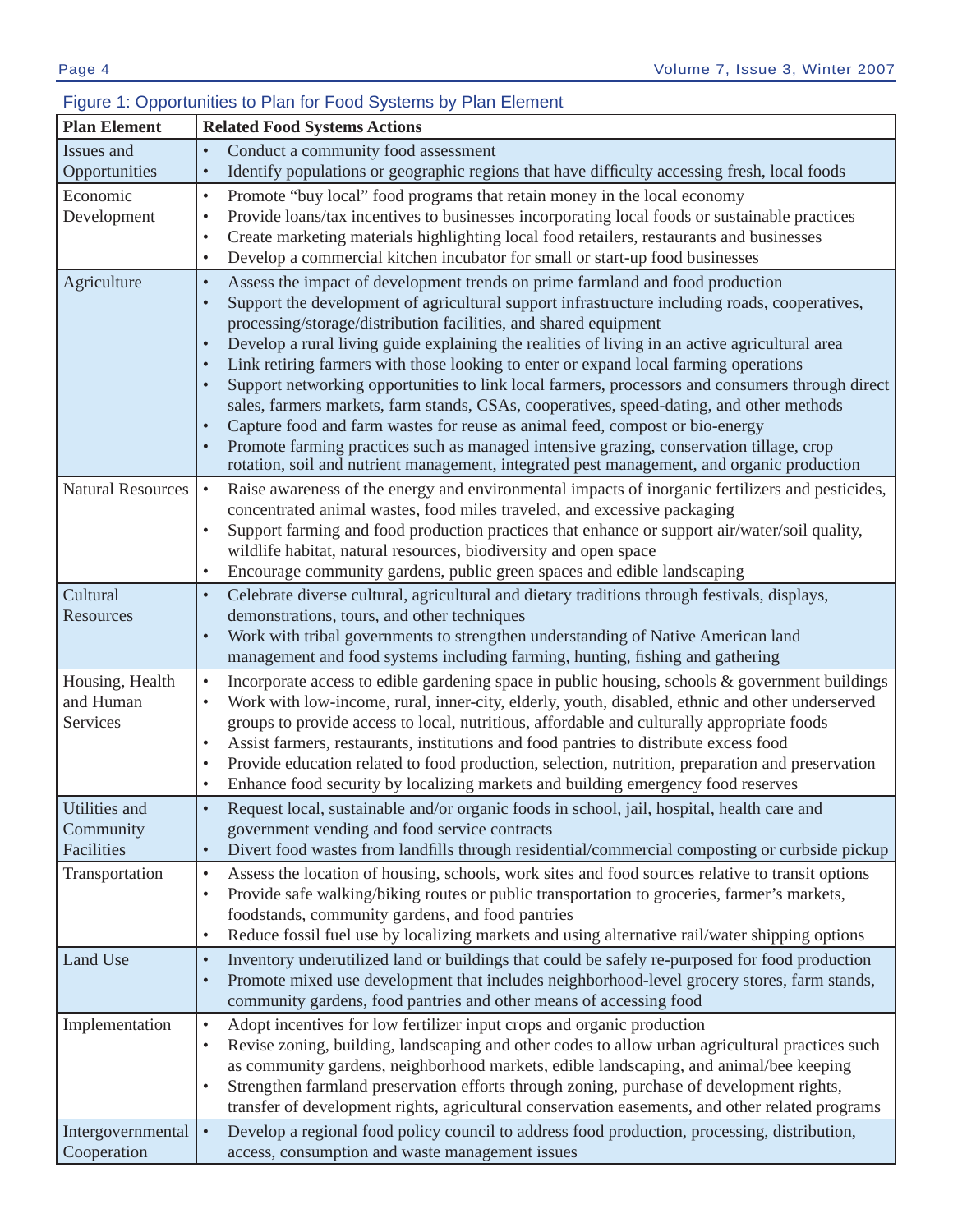Comprehensive Plan and the Sustainable Chequamegon Strategic Plan. These examples hint at the range of food system issues that can be considered through local planning processes.

# **Conclusion**

A variety of individuals, acting together, are needed to plan for community food systems. Citizen members serving on local governments, plan commissions, community food policy councils, and non-profit boards and organizations are needed to help bring food system issues to the forefront of community dialogue and decision-making. Professionals in diverse fields such as public health,

nutrition, education, agriculture, economic development and planning will be needed to help provide data, resources and expertise related to their particular fields. Planners and other land use professionals, for example, have ready access to important community data and information, and also have significant influence over community plans and related policies and regulations. Extension educators, for their part, are poised to help make connections between various government, community groups and professions. All of these groups can play a key role in strengthening or hindering local food system development.  $+$   $-$ 

# Figure 2: Sample Goal, Objectives and Policies from the City of Madison Comprehensive Plan<sup>5</sup>

**Goal**: Maintain existing agricultural operations in the City and encourage new, smaller farming operations such as Community Supported Agriculture Farms.

|  | <b>Objective:</b> Protect existing community   |  | <b>Policy:</b> Strive to create one community garden site for every 2,000          |  |
|--|------------------------------------------------|--|------------------------------------------------------------------------------------|--|
|  | gardens in the City and                        |  | households in the City.                                                            |  |
|  | establish additional areas for                 |  | Policy: Design aesthetically pleasing community gardens appropriate to the         |  |
|  | new community gardens.                         |  | neighborhoods where they are located.                                              |  |
|  | <b>Objective:</b> Identify areas on the City's |  | <b>Policy:</b> Cooperate with adjoining towns, villages and Dane County to protect |  |
|  | periphery suitable for long-                   |  | identified long-term preservation areas for the benefit and use of                 |  |
|  | term preservation for diverse                  |  | current and future generations.                                                    |  |
|  | agricultural enterprises and                   |  | Policy: Encourage unique agricultural uses, such as apiaries, orchards,            |  |
|  | community separation.                          |  | vineyards, and other agricultural uses that are compatible with urban              |  |
|  |                                                |  | land uses.                                                                         |  |

# Figure 3: Sample Goal, Objective and Actions from the Sustainable Chequamegon Strategic Plan<sup>6</sup>

| Goal: Strong, sustainable, and local food systems that ensure access to affordable and nutritious food for people in the<br>region have been established. |                                                                                                                                                                                                                        |  |                                                                                                                                                                                                                                                                                                                                                                                                                                                                                                                                                                                                           |  |
|-----------------------------------------------------------------------------------------------------------------------------------------------------------|------------------------------------------------------------------------------------------------------------------------------------------------------------------------------------------------------------------------|--|-----------------------------------------------------------------------------------------------------------------------------------------------------------------------------------------------------------------------------------------------------------------------------------------------------------------------------------------------------------------------------------------------------------------------------------------------------------------------------------------------------------------------------------------------------------------------------------------------------------|--|
|                                                                                                                                                           | <b>Objective:</b> Follow the lead of the<br>Chequamegon Bay<br>Sustainable Agriculture<br>Coalition, FEAST (Food<br>Security, Education,<br>Access, Sustainability,<br>and Tradition) in our<br>agricultural outreach. |  | Action: Collaborate with FEAST to carry out baseline inventories of who<br>our regional farmers are, what they produce, what they would<br>like to produce, how far away their markets are, how they access<br>transportation, and what barriers they face in selling to local markets.<br>Action: Collaborate with FEAST to secure funding to train local farmers in<br>sustainable agriculture techniques and develop distribution networks.<br>Action: Collaborate with FEAST in grant-seeking for expansion of the Mobile<br>Farmer's Market, a pilot project to serve locally grown produce in local |  |
|                                                                                                                                                           |                                                                                                                                                                                                                        |  | schools, and for expansion of agriculture production in the region.                                                                                                                                                                                                                                                                                                                                                                                                                                                                                                                                       |  |

<sup>1</sup> Ableman, Michael. "The Quiet Revolution: Urban Agriculture — Feeding the Body, Feeding the Soul." In Kimbrell, Andrew, Ed. (2002). Fatal Harvest: The Tragedy of Industrial Agriculture. Foundation for Deep Ecology.

- 5 City of Madison Comprehensive Plan. (2006). www.ci.madison.wi.us/planning/comp/plan.html.
- 6 Sustainable Chequamegon Initiative Strategic Plan. (2006). www.allianceforsustainability.org/strategicplan\_20060813.pdf

<sup>&</sup>lt;sup>2</sup> Born, Brandon, et al. (2005). Food Systems Planning White Paper. Prepared by the American Planning Association's Food System Planning Committee for the Legislative & Policy Committee. www.planning.org/divisions/pdf/foodwhitepaper.pdf

<sup>&</sup>lt;sup>3</sup> Wilkins, Jennifer and Marcia Eames-Sheavly. (No date). "A Primer on Community Food Systems: Linking Food, Nutrition and Agriculture." Discovering the Food System. Cornell University. foodsys.cce.cornell.edu/

<sup>4</sup> American Planning Association. (2007). Policy Guide on Community and Regional Food Planning. www.planning.org/policyguides/pdf/food.pdf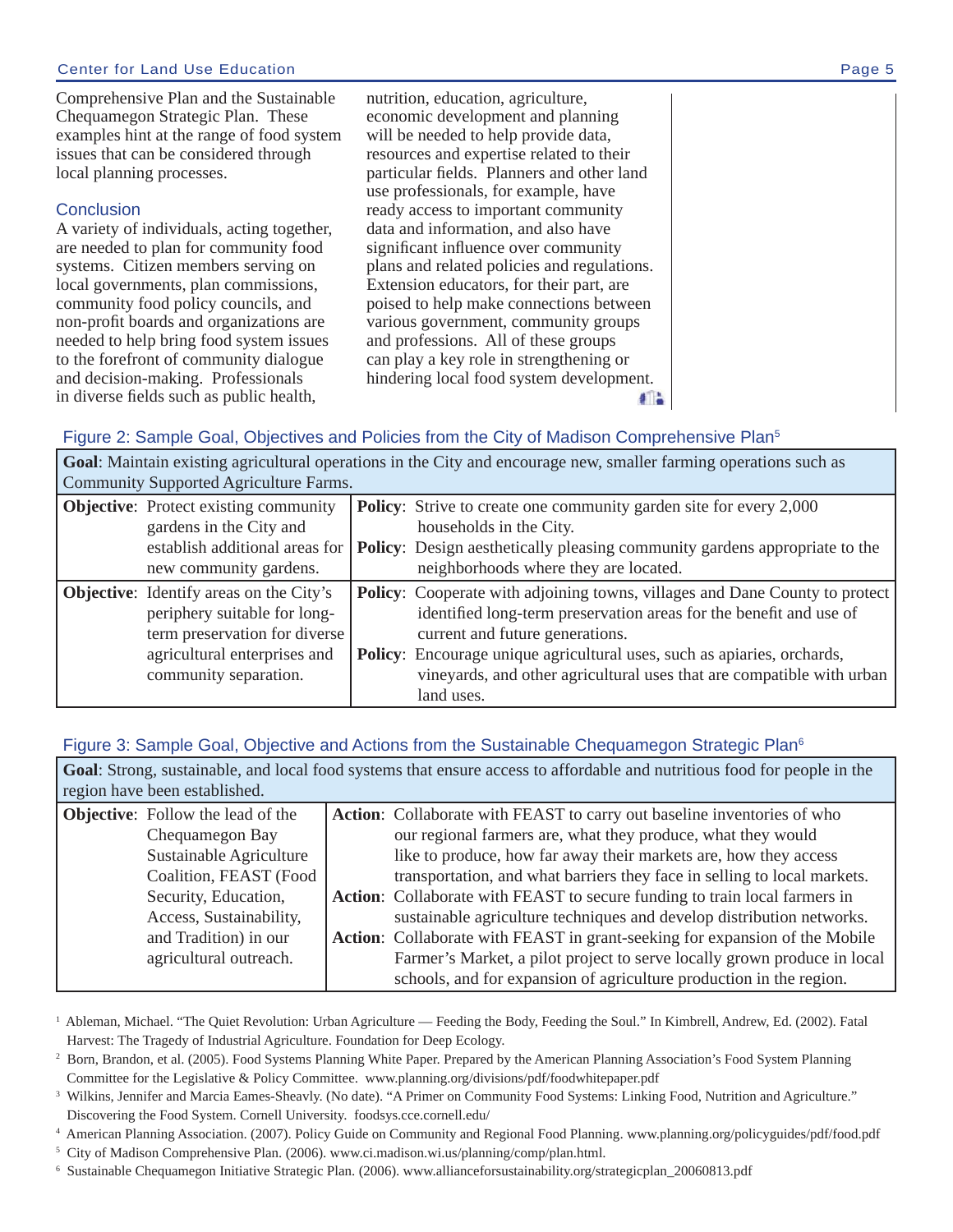# CAN EATING LOCAL "SAVE THE ENVIRONMENT?"

# *By Andrew Dane, Community Development Agent, Barron and Chippewa Counties*

According to a recent survey by market research publisher Packaged Facts, the market for locally grown food is expected to jump from approximately \$4 billion in 2002 to \$5 billion in 2007. (Note: there is no agreed upon definition for what "local" food means – some say 100 or 250 miles, others define it as food grown within the State or the Midwest). With the recent passage of Wisconsin's state budget, a new program - "Buy Local, Buy Wisconsin"- will provide grants to groups and organizations around the State working on promoting local food system development.

So what's driving the demand for locally grown food? A number of factors are believed to be driving this trend, including concerns over food safety and the "greening" of American culture. Increasingly, what we put in our mouths is no longer thought of as strictly a health issue. As Michael Pollan points out in his popular book *The Omnivore's Dilemna*, everyone is an eater, and how we choose to spend our food dollars is a decision we make everyday. Consumers are increasingly thinking about the type of food system they want to support with their food dollars. People are spending money on food for moral, political, and environmental reasons rather than simply for health reasons.

A popular claim surrounding "local" food is that by supporting farmers you are "protecting the environment" and "preserving open space." The environment claim is often made when contrasting sustainable or organic practices with conventional practices. The open space claim is essentially the same type of argument that proponents of commodity agriculture make – if we support farms they are more likely to succeed and therefore less likely to be converted into other uses.

But can the growth in the demand for local food translate into more open space protection or more farmland preservation? If local food is to live up to this promise, both the number of farms and acreage

dedicated to growing for a local market will need to expand dramatically. What types of policies or programs are needed to grow the local food system so that it does in fact meaningfully contribute to farmland preservation, open space preservation, and the safeguarding of other environmental services that rural, working lands provide? I'll attempt to answer these questions by taking a look at a few *land use* strategies and analyzing them with an eye toward the types of farms that are at the leading edge of the local food movement. Secondly, I'll discuss a few *alternative* strategies that could strengthen the link between local food system development and "saving the environment."

# Land Use Strategies

A land use strategy which has helped protect agricultural lands is **Purchase of Development Rights** (PDR). A PDR program uses local government or grant dollars to purchase the "development rights" to targeted lands, usually those with high natural resources or agricultural values. The land is retained by the original owner and may later be bought or sold, but the right to develop the land is limited. Because PDR programs are costly the number of acres they can protect from development is quite limited. Nonetheless, farms marketing locally are typically small. Therefore, a well designed PDR program may actually be a good tool to protect these types of farms. In Marin County, CA, land trusts have protected over 25,000 acres of land, including Straus Farm – a 660 acre organic dairy. Where private commitments exist, donated **Conservation Easements** can provide the same level of protection as PDR programs but at a much lower cost to local governments.

Another type of land use strategy that could encourage local food system development is a **Planned Unit Development** (PUD). PUDs offer a flexible alternative to traditional zoning. Developments are proposed and reviewed as an integrated package and often

The **Buy Local, Buy Wisconsin** program is funded at \$600,000 over the next two years. It will:

- Develop, expand and enhance regional food markets for Wisconsin farmers and processors
- Meet the increasing consumer demand for high quality, locally produced foods
- Expand regional agricultural tourism in Wisconsin
- Shift 10 percent of Wisconsin's \$20 billion annual food expenditures to regionally produced food.

For more information see: http://aic.uwex. edu/documents/ BuyLocalProposal.pdf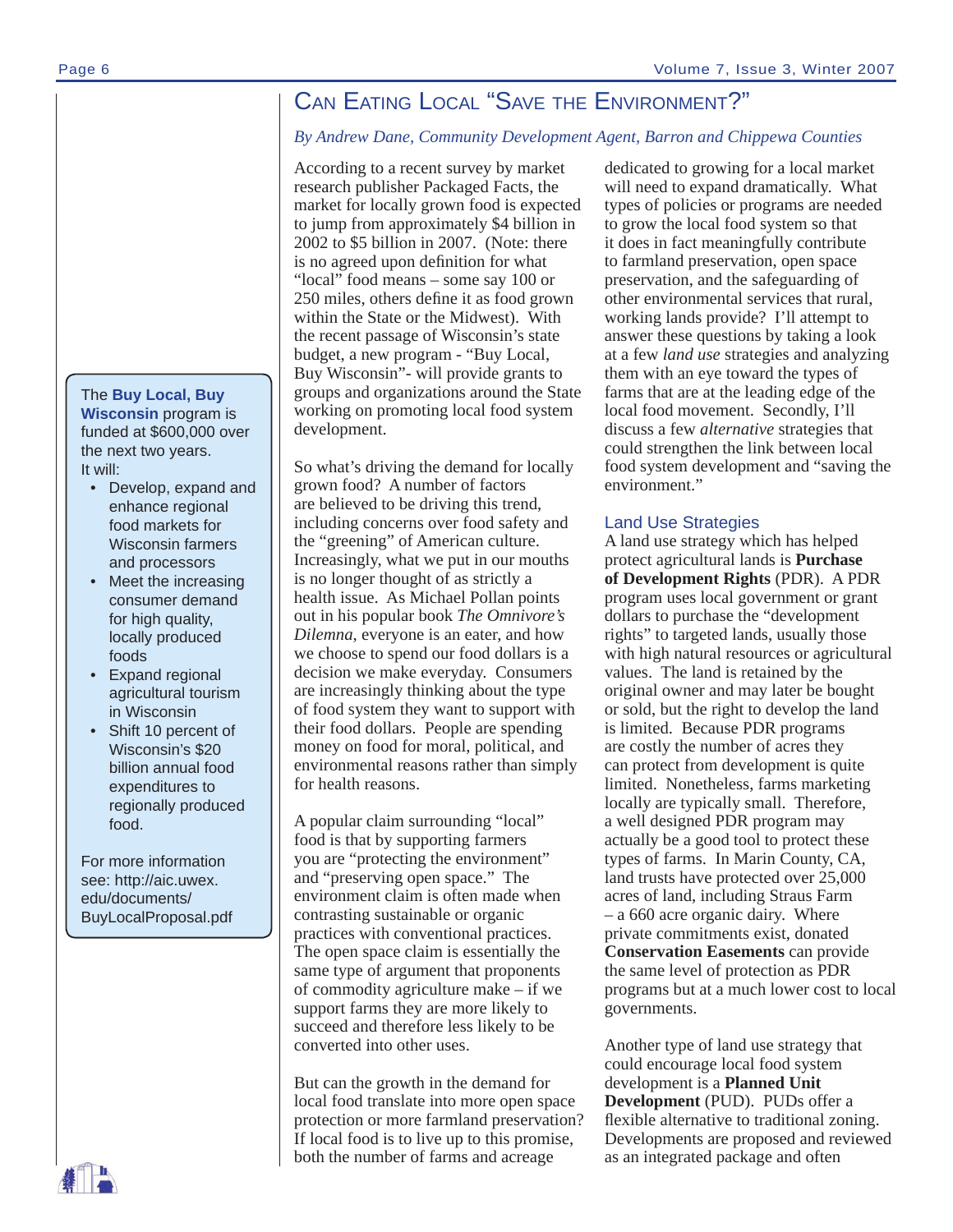#### Center for Land Use Education Page 7

incorporate a mix of land uses or common open spaces. Potentially, they provide an excellent tool to incorporate open space and working farm land into new residential or mixed use developments. This approach may also enable planners and developers to integrate space for local community gardens, school gardens, and farmers' markets into local communities.

While newer, innovative land use strategies may offer ways to promote local food system development, re-visiting existing **Zoning Codes** may be an even more effective way of expanding the local food system. Zoning codes should be examined to identify barriers that make farming difficult or impossible. Working to tear down or modify these barriers could likely do more for local food system development than anything else. Do zoning codes make agri-tourism and other on-farm ventures difficult to implement? Are educational activities allowed on farm? Do codes allow for on-farm selling? In order for farms that market locally to thrive and multiply, land use officials need to allow these types of farms to take advantage of their full economic potential. These types of farms need a regulatory environment where they can capture as much value-added dollar as possible to survive. Marketing, processing, on-farm educational programs, agri-tourism and direct sales are some of the activities that allow "local" farms to flourish.

#### Alternative Strategies

Local communities, particularly counties, play a key role in shaping rural land use patterns and economic development strategies across the state. As more and more communities seek to sustain their working lands, opportunities to develop specific strategies that target smaller farms are growing. An Iowa county, for example, is supporting local food system development by investing in an **Incubator** that assists direct market farmers. That same county is also creating policies that require government to source a percentage of its food from local sources, thereby boosting local farm incomes. **Farm to School** programs may be an attractive strategy for communities that want to support local farms and provide healthier food choices for their

kids. Other strategies for creating a stronger local food system include investing in the supply chain required to move food grown locally to market. **Revolving Loan Funds** may consider setting aside or targeting loan programs to invest in cooperative business formation, food processing facilities, and distribution facilities. Land use officials working closely with economic development agencies could play a very strong role here.

#### **Conclusion**

In order for local farms to live up to the promise of "protecting the environment" and "preserving open space" more farms representing a range of farm types, from small isolated one acre vegetable plots to thousands of acres of uninterrupted grazing lands, need to exist.

To get there means rebuilding an entire "ecosystem" of support structures for local farms to thrive in. For this rebuilding project to be successful, planners, community development professionals, elected officials and other practitioners will need to bring their multi-disciplinary expertise to bear on a range of interrelated issues including land use, economic development, and agriculture.

In some cases their role will be to use land use strategies that help communities create stronger local food systems. Some of the options presented in this article include PDR programs, conservation easements, PUDs, and revisions to existing zoning codes. Through comprehensive planning, they can assist communities to identify alternative policies that support local food system development and then craft appropriate regulatory and non-regulatory strategies to achieve those goals. They should also work closely with professionals outside of the traditional realm of planning, including economic development agencies, lending sources, local businesses, schools and other institutions to develop creative support systems that help the local food system continue to grow and thrive. When a greater number of farms and more diverse types of farms are engaged in marketing locally then the promise that local foods "save the environment" could finally ring true.  $f$   $\frac{1}{2}$ 

#### *Harmony Valley Farm Tour*



Photo: www.newfarm.org

### *Lincoln Elementary School Garden*



www.madison.k12.

*Milwaukee Garden to Market Program*



Photo: www.walnutway.org

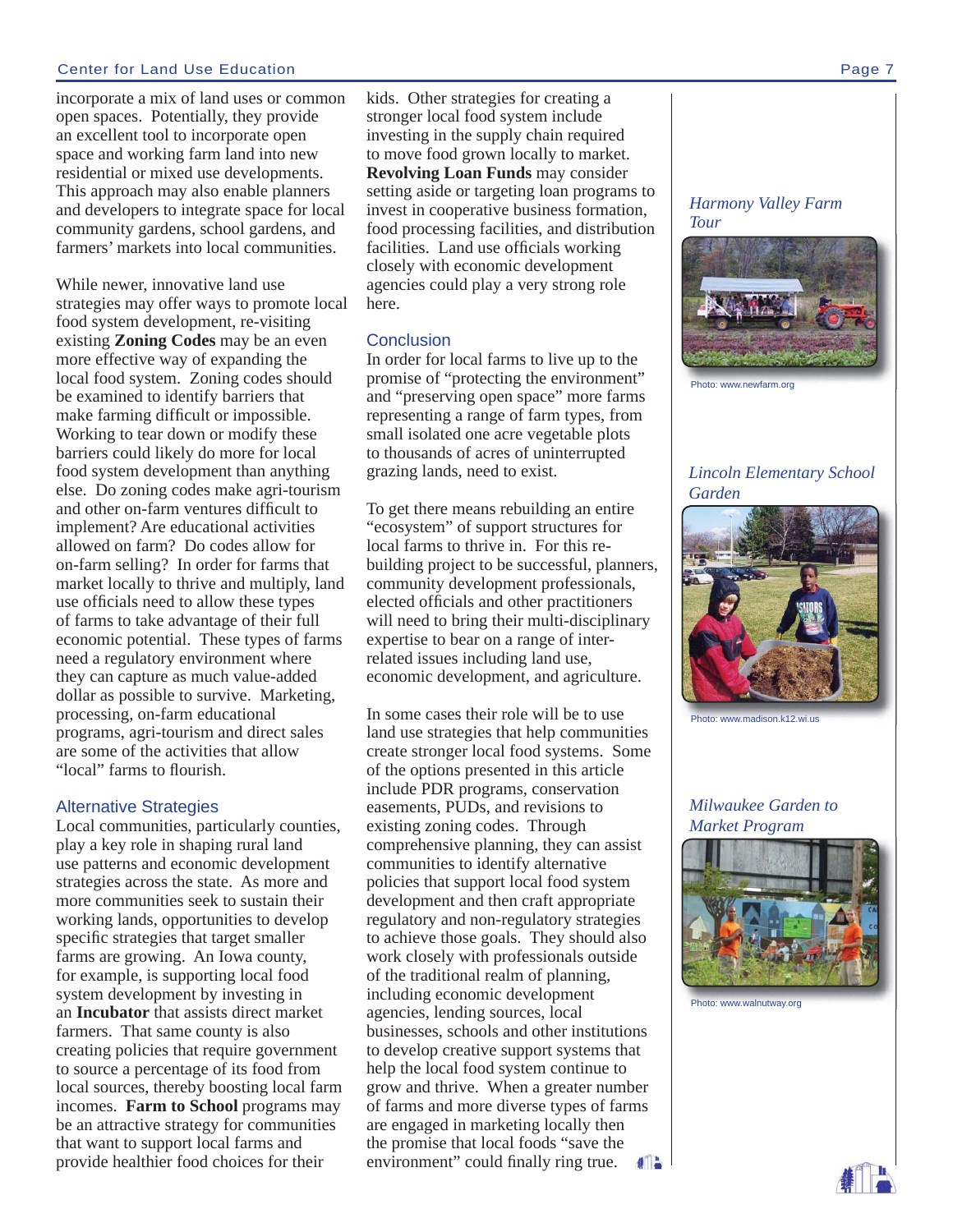# FARMING SUBDIVISIONS: PROBLEMATIC OR PROMISING?

### *By Lynn Markham, Land Use Specialist, Center for Land Use Education*

Hold it. Don't planners usually advise against combining agricultural and residential land uses? Tom Daniels, for instance, states:

*It is not widely understood that modern agriculture is an industrial process, using chemical fertilizers, herbicides, pesticides, and heavy machinery. Although farmland is pretty to look at, farmers and nonfarm residents generally do not make good neighbors. Farming generates noise, dust, odors, chemical sprays and slowmoving machinery. Manure runoff and fertilizers can raise nitrate levels in nearby groundwater and surface water above federal safety standards. In turn, farms are subject to trespassing, vandalism, and complaints from nonfarm neighbors.*<sup>1</sup>

This article will briefly discuss agricultural trends, examples of farming subdivisions, types of farms that are a good fit for farming subdivisions, and planning tools for guiding farming subdivisions.

#### Agricultural trends

While the overall trend in U.S. agriculture in the last century has been toward a global, industrialized system of production, a counter trend toward local, small-scale, less chemically dependent agriculture and food production has emerged in recent years. An example of this trend in Wisconsin is the rapid growth of community supported agriculture (CSA). Since the first CSA farms began in Wisconsin in 1988, this local food approach has expanded to about 90 CSAs serving over 5,000 households in 2007.<sup>2</sup>

# Farming subdivision examples

So, can CSAs and other forms of smallscale agriculture designed to feed local people successfully combine with residential land uses? A few recent examples suggest that in some cases the answer is "yes."

One of the best known farming subdivisions, Prairie Crossing, is located forty miles north of Chicago. Designed from the start as a conservation development, it features clustered homes, ecologically restored wetlands and prairie grasslands, and 154 acres reserved for organic farming. Prairie Crossing houses Sandhill Organics, a small family farm on nearly forty acres. One-quarter of Prairie Crossing's residents have volunteered on the farm, and the farmers' market is an important meeting place for the entire community.3 In Minnesota, The Fields of St. Croix conservation subdivision has preserved 90 acres of farmland and is home to Natural Harvest, an organic CSA.4 The Windsor Park subdivision, also in Minnesota, has set aside open space for community gardens.<sup>5</sup>

Other conservation subdivisions have protected agricultural land largely to grow crops for livestock or to graze livestock. In Massachusetts, the Pardon Hill development includes a permanent dedication of 60 acres for active agricultural use – for crops such as corn, hay and grapes, and for grazing cattle, sheep and horses.<sup>6</sup> The 418-acre Farmview subdivision in Pennsylvania contains 145 acres of cropland that was donated by the developer to a local conservation organization. The cropland is leased to farmers in the community through multi-year agreements that encourage adoption of traditional farming practices to minimize impacts on the residents. Yards are separated from the farming operations by a 75-foot deep hedge-row area thickly planted with native trees and shrubs. Although other developers were skeptical of the proposal to build large homes (ranging from 2,600– 3,700 sq. ft.) on lots generally less than one-half acre in size (in a marketplace consisting primarily of one acre lots), the high absorption rate helped convince them that this approach was sound. Reduced infrastructure costs for streets, water, and sewer lines provided financial benefits to both the developer and township. Premiums added to "view lots" abutting the protected fields or woods also contributed to the project's profitability.<sup>7</sup>



# Community Supported Agriculture (CSA):

A unique social and economic arrangement between local households and farmers who work together to share the responsibility of producing and delivering fresh food. Households support a local farm by paying an annual fee that entitles them to a "share" of the season's harvest which usually comes as weekly boxes of fresh foods supplied by the farmers.

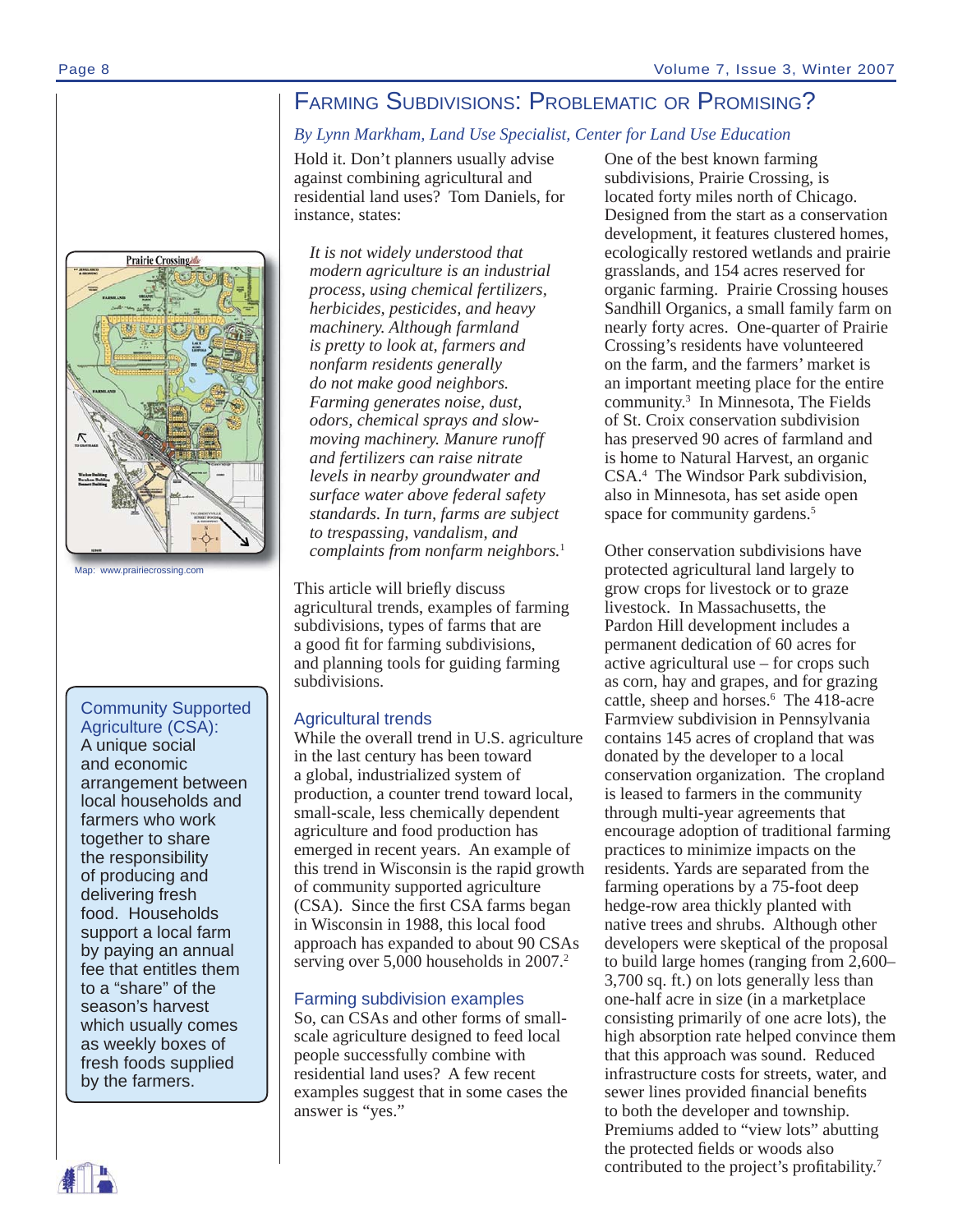# What types of farms fit in farming subdivisions?

Based on a review of several farming subdivision examples, it's clear that some types of agriculture are a better fit near residential areas than others. Common characteristics of farms in farming subdivisions include:

- Production of vegetables, fruits, nuts, hay, corn, trees or grasses for biofuels
- Grazing animals
- Products or services sold to local residents

• Organic or low pesticide input To maintain good farm-neighbor relations, both potential farmers and potential homebuyers should be aware of expectations regarding the farm operation including noise, dust, chemicals and odors<sup>8</sup>

# Planning tools to guide farming subdivision development

Many of the farming subdivisions discussed in this article were developed as conservation subdivisions with the agricultural land protected through a conservation easement or land donation. These agricultural conservation easements are described in the box at the right. Notably, the easements limit subdivision and non-farm development, but do not ensure the land under easement will continue to be farmed.

Some of the developers of farming subdivisions used transfer of development rights programs to increase the density of homes. Farming subdivisions may also be developed using Planned Unit Developments or mixed use zoning districts. Effectively using these tools to guide farming subdivisions requires that the tools clearly delineate the types

of farms and farming practices that are accepted by both farmers and neighboring landowners.

# **Conclusions**

Subdivisions that include farms have sprouted across the country, countering conventional notions that farmers and homeowners don't mix. A variety of planning tools are available for guiding farming subdivisions. Farming subdivisions have many of the same potential benefits and limitations as other conservation subdivisions.9 Limitations specific to farming subdivisions include relatively small land areas for farming, potential complaints from residential neighbors, and no guarantee that the land will continue to be farmed. If the right types of farms are thoughtfully incorporated into farming subdivisions, potential benefits include reduced reliance on food transported from distant sources, stronger community connections, increased understanding of food production and its challenges, a more localized economy, and improved public health if organic methods are used.  $\mathbf{f}$ 



Photos: www.newfarm.org

# Agricultural conservation easements generally

- Limit subdivision and non-farm development
- Permit commercial development related to the farm operation and the construction of farm buildings
- Do not restrict farming practices
- May ask landowners to implement soil and water conservation plans
- Do not ensure the land will continue to be farmed

Farmland Information Center, 2006. Agricultural Conservation Easements Fact Sheet.

www.farmlandinfo.org/documents/27762/ACE\_06-10.pdf

# *Prairie Crossing conservation subdivision and Sandhill Organics farm.*





<sup>1</sup> Daniels, Thomas L. et al. (1995). *The Small Town Planning Handbook*, 2nd edition, p. 131.

<sup>&</sup>lt;sup>2</sup> Markham, Lynn. (2007). Community Supported Agriculture in Wisconsin: Supporting Local Farmers and Protecting Drinking Water, Center for Land Use Education, p. 2. http://wi.water.usgs.gov/gwcomp/integrate/CSA.pdf

<sup>3</sup> Cohen, Nevin. (2007). Civic Agriculture = Sane Housing, *The Nation*, http://mobile.thenation.com/docmobile.mhtml?i=20071217&s=cohen

<sup>&</sup>lt;sup>4</sup> Minnesota Land Trust, (2005). Conservation Design Portfolio, Case Study 2, The Fields of St. Croix. www.mnland.org/pdf%20files/cdpfieldsstcroix.pdf

<sup>&</sup>lt;sup>5</sup> Minnesota Land Trust, (2005). Conservation Design Portfolio, Case Study 4, Windsor Park. www.mnland.org/pdf%20files/cdp-windsorpark.pdf

<sup>6</sup> Qroe Farm Corporation, Pardon Hill, South Dartmouth, Pennsylvania. www.qroefarm.com/downloads/completed\_projects/Pardon.pdf

<sup>&</sup>lt;sup>7</sup> Natural Lands Trust, Inc., Farmview. www.natlands.org/categories/article.asp?fldArticleId=72

<sup>&</sup>lt;sup>8</sup> Southwestern Illinois Resource Conservation & Development, Inc. (2006). Conservation Design Handbook: Moving toward a profitable balance between conservation and development in Southwestern Illinois. www.swircd.org/pdf/conservation%20subdivision%20design%20 handbook.pdf

<sup>9</sup> Haines, Anna. (2002). "An Innovative Tool for Managing Rural Residential Development: A Look at Conservation Subdivisions," The Land Use Tracker, Vol. 2, Issue 1. www.uwsp.edu/cnr/landcenter/tracker/Summer2002/conssubdiv.html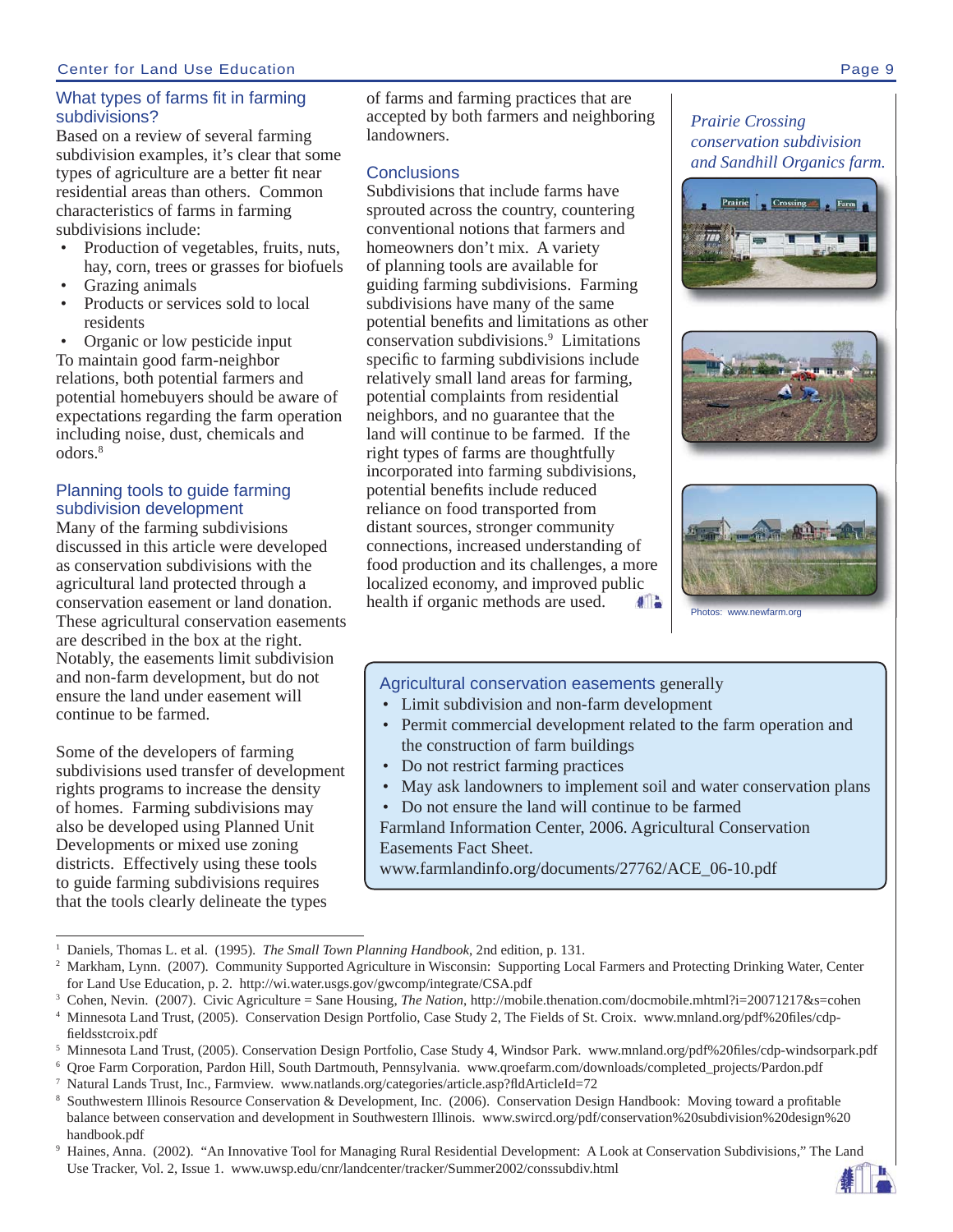# COMMUNITY GARDENS: FOR NOW OR FOREVER?

# *By Alicia Acken Cosgrove, Land Use Specialist, UW-River Falls*

Years ago, I volunteered for a community garden. The corner lot had been vacant for years. It was decided that this lot was not the place for an edible garden, but rather, a great place for a community gathering place. Landscapers donated plant material, the locally owned coffee shop coordinated volunteers and provided coffee, and the nuns that lived across the street provided lemonade and gardening tools. A few months ago, I returned to visit some former neighbors and learned that my garden was gone. It's now a vacant lot with some improvements, waiting for the lower Great Lakes economy to improve.

It's a common story, many community gardens are grass-roots creations. Few comprehensive or neighborhood plans discuss community gardens. Regulations, while not specifically prohibiting community gardens, may not support their existence. So the tenure is often precarious and the locations of gardens not always ideal. This article will discuss a variety of tools to encourage and protect community gardens, including comprehensive plans, real estate policies, zoning, and land trusts.

# Seattle, Washington – Comprehensive Plan

A first step in creating or protecting community gardens is to make community gardens part of the comprehensive plan. Like any other community resource, an assessment of community gardens, including the age, locations, management, land ownership and zoning status could be a useful part of an Issues and Opportunities element. The comprehensive planning process is also an opportunity to identify goals, objectives and programs to encourage community gardens.

Seattle's comprehensive plan identifies areas to promote and expand community gardens. The plan provides the following measurable goal for including community gardens in areas designated as Urban Villages:

"One dedicated community garden for

each 2,500 households in the Village with at least one dedicated garden site." (www.seattle.gov/DPD/Planning/ Seattle\_s\_Comprehensive\_Plan/)

# Minneapolis, Minnesota – Real Estate Disposition Policy

The Minneapolis Real Estate Disposition Policy provides guidance for the sale of city-owned parcels. Section 2.2.14 outlines the process and limitations for selling and buying community gardens. Community garden lot sales require "favorable neighborhood recommendation and the approval of all adjoining property owners." Purchasers must be financially viable, and be able to demonstrate experience in owning and operating inclusive community gardens. The lots are sold for market value and the purchaser must place a conservation easement on the community garden. (www.ci.minneapolis.mn.us/policies/ disposition%20policy.doc)

# Cleveland, Ohio – Urban Garden Zoning

Cleveland experienced a loss in the number of gardens in the 1990s; some original Victory Gardens were also being threatened. Community gardens were seen as potential sites for other needed municipal uses such as fire stations and school bus parking lots. According to Julia Barton with Ohio State University Extension, most community gardeners in Cleveland make less than \$19,999 a year. Community gardens provide a way for these gardeners to grow an average of \$500-\$1,000 worth of fruits and vegetables per year, supplementing both their diet and income. A team of extension professionals, non-profits, the planning office, and a city councilman worked to modify the city's zoning codes to better protect community gardens. According to Barton, "Zoning is the only tool we have to use in Cleveland. It might not be ideal, but it's all we have. So we worked with it, and decided the best thing we could do was create an Urban Garden District in the Zoning Code." The following language specifies what can be included in the district:

*Troy Gardens town home development and community gardens*







Photos: Alicia Acken Cosgrove

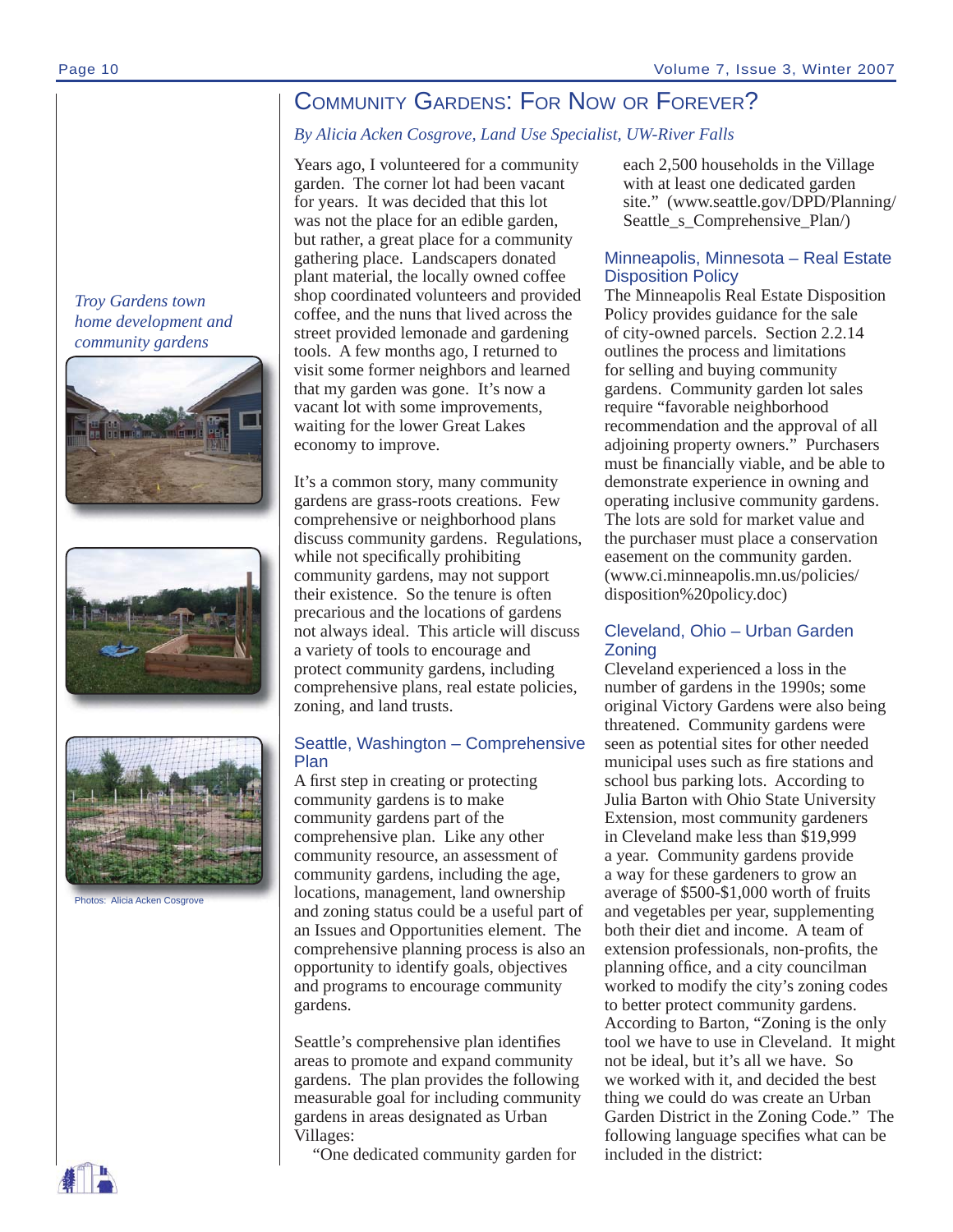#### Center for Land Use Education Page 11

#### **336.03 Permitted Main Uses**

Only the following main uses shall be permitted in an Urban Garden District: (a) community gardens which may have occasional sales of items grown at the site;

(b) market gardens, including the sale of crops produced on the site.

#### **336.04 Permitted Accessory Uses**

Only the following accessory uses and structures shall be permitted in an Urban Garden District: (a) greenhouses, hoophouses, coldframes, and similar structures used to extend the growing season; (b) open space associated with and intended for use as garden areas; (c) signs limited to identification, information and directional signs, including sponsorship information where the sponsorship information is clearly secondary to other permitted information on any particular sign, in conformance with the regulations of Section 336.05;

(d) benches, bike racks, raised/ accessible planting beds, compost bins, picnic tables, seasonal farm stands, fences, garden art, rain barrel systems, chicken coops, beehives, and children's play areas;

(e) buildings, limited to tool sheds, shade pavilions, barns, rest-room facilities with composting toilets, and planting preparation houses, in conformance with the regulations of Section 336.05;

(f) off-street parking and walkways, in conformance with the regulations of Section 336.05.

(City of Cleveland Zoning Code, Ord. No. 208-07, Chapt. 336, Urban Garden District, http://caselaw.lp.findlaw.com/ clevelandcodes/cco\_part3\_336.html)

Other municipalities that contain zoning provisions for community gardens include:

- Austin, Texas (www.amlegal.com/ austin\_tx),
- New York, New York (www.nyc.gov),
- Portland, Oregon (www. portlandonline.com), and
- Boston, Massachusetts (www. cityofboston.gov/bra/pdf/ZoningCode/ Article33.pdf).

The City of Boston Department of

Neighborhood Development is notable for distributing grant funding, actively acquiring community gardens, and conveying gardens to over thirty different non-profit and land trust organizations

### Philadelphia, Pennsylvania – Land **Trusts**

Not all land trusts are interested in protecting community gardens or other small parcels of land. Conservation Land Trusts have traditionally focused on protecting farmland and sensitive natural areas. Community Land Trusts, by contrast, tend to work in more urban settings and promote goals such as the promotion of affordable housing or community gardens. Neighborhood Gardens Association (NGA), which is based in Philadelphia, is an example of a land trust that was formed to purchase and protect community gardens. NGA was created through a partnership between the Pennsylvania Horticultural Society, Penn State Urban Gardening Program, local business representatives, and community gardeners. The Association holds title to twenty-nine gardens. Not all of their gardens are vegetable gardens though; the group also protects sitting parks and flower gardens. The NGA website provides an outline for creating land trusts for the purpose of protecting community gardens: www.ngalandtrust.org/trust.html

#### Madison, Wisconsin – Troy Gardens

A discussion of community gardens would be incomplete without mentioning Troy Gardens in Madison (www.troygardens. org/index.html). In 2001 the Madison Area Community Land Trust purchased the property. Troy Gardens is a 31 acre development that integrates a community garden, a native tall grass prairie, and maple woodlands. The Trust also built and integrated 30 town homes on the site. Photos of the development are included on page 10.

There are many more examples of community gardening programs. Each program is unique, and includes different combinations of private, non profit and government partnerships. For more information on community garden efforts located in Wisconsin and neighboring states, please refer to the resources listed at right.  $f<sup>2</sup>$ 

#### Community Gardening Resources in the **Midwest**

Herbach, Geoff. 1998. "Harvesting the City: Community Gardening in Greater Madison, Wisconsin." Madison Food System Project Working Paper Series MFSP-1998- 01. www.cityfarmer.org/ madison.html

Mikolajewski, Matthew. 2002. Milwaukee Community Gardens: Current Trends and Recommendations. University of Wisconsin Milwaukee, School of Architecture and Urban Planning. www.uwm. edu/SARUP/gallery/ planning/planstudentpdf/ milwaukeecommunity gardens.pdf

Saylor, Kirsten. "Twin Cities Community Garden Sustainability Plan Final Report." September 2005. www.gardenworksmn.org/ AboutUs/Sust\_Plan.pdf